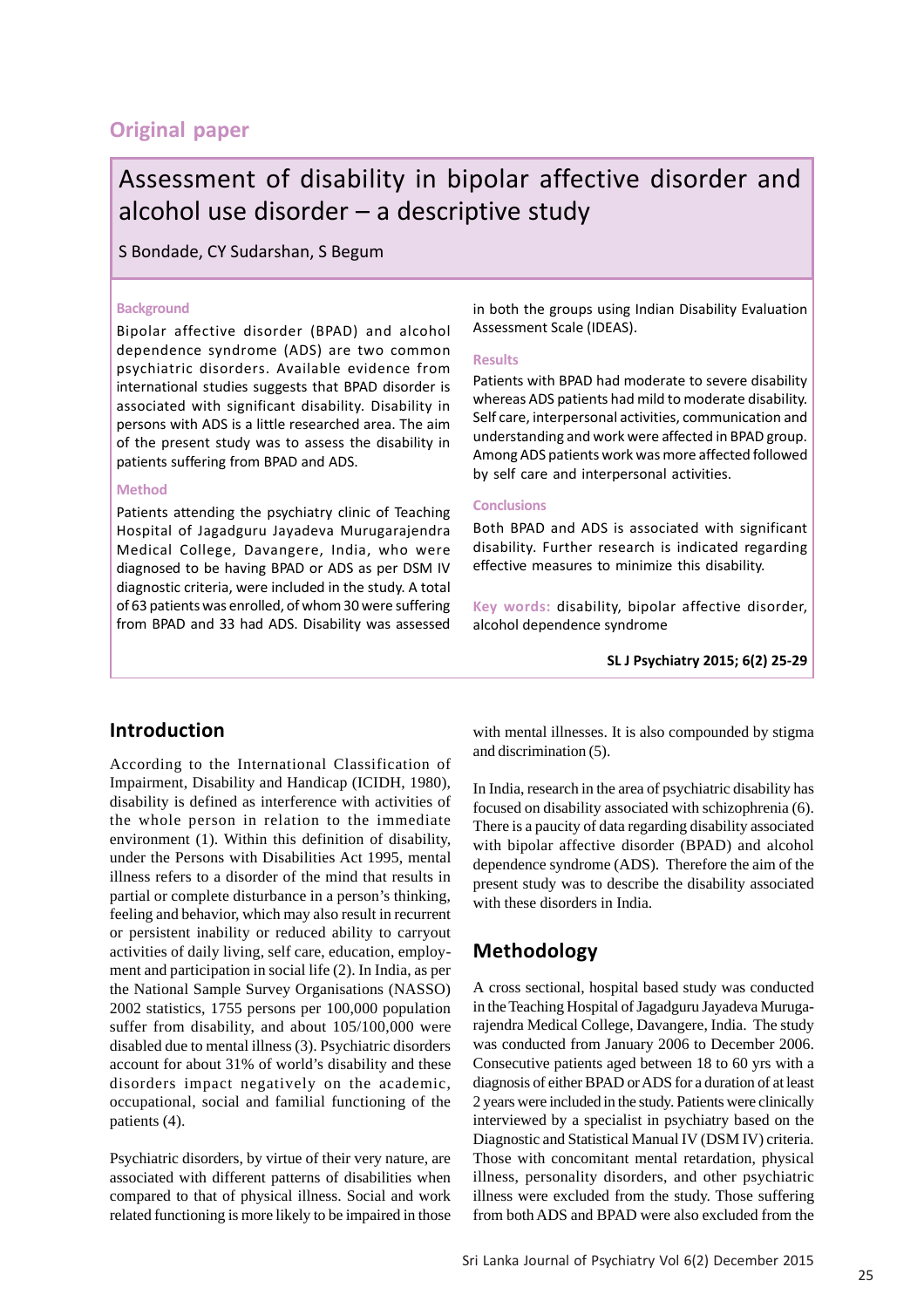study. Those who gave informed written consent were included in the study.

#### **Tools and outcome measures**

Socio-demographic details were collected via a semi structured proforma. Disability was assessed using the Indian Disability Evaluation Assessment Scale (IDEAS) (8). The IDEAS assesses disability in 5 domains – namely that of self care, interpersonal activities, communication and understanding, work and duration of illness. The Short Alcohol Dependence Data (SADD) Questionnaire (9) was used to measure the severity of alcohol dependence.

Ethical approval for the study was obtained from the ethical committee of the Jayadeva Murugarajendra Medical College.

### **Results**

The study sample consisted of 30 BPAD patients and 33 ADS patients. Socio demographic characteristics of the patients were comparable in both groups except for gender, where males outnumbered females in the ADS group (Table 1).

The degree of disability was significantly greater in BPAD patients compared to those with ADS. The scores in all the domains of the IDEAS were greater in BPAD patients compared to ADS patients, except for the duration of illness which was more in ADS patients (Table 2).

Among the BPAD patients, scores in all domains of IDEAS were significantly higher during an episode of illness, compared to the one month period prior to an episode. Among BPAD patients, during the episode

| Table 1. Sociodemographic Factors of Bipolar Affective Disorder (BPAD) and<br><b>Alcohol Dependence (ADS) Groups</b> |                         |                                     |                               |  |
|----------------------------------------------------------------------------------------------------------------------|-------------------------|-------------------------------------|-------------------------------|--|
| Variables                                                                                                            | <b>BPAD</b><br>$n = 30$ | <b>ADS</b><br>$n = 33$              |                               |  |
| Age (yrs)                                                                                                            |                         | 33.97 ±                             | $37.76 \pm$                   |  |
| (Mean and standard deviation)                                                                                        |                         | 9.8                                 | 7.84                          |  |
| Sex                                                                                                                  | Male                    | 14 (47%)                            | 30 (91%)                      |  |
|                                                                                                                      | Female                  | 16 (53%)                            | 39 (9%)                       |  |
| Place                                                                                                                | Rural<br>Urban          | $\mathbf{1}$<br>5 (50%)<br>15 (50%) | 19 (58%)<br>14 (42%)          |  |
| Religion                                                                                                             | Hindu                   | 27 (90%)                            | 30(91%)                       |  |
|                                                                                                                      | Muslim                  | 3(10%)                              | 3(9%)                         |  |
| Education                                                                                                            | No                      | 13 (43%)                            | 9(28%)                        |  |
|                                                                                                                      | education Upto 10       | 13(43%)                             | 18 (54%)                      |  |
|                                                                                                                      | Above 10                | 4 (14%)                             | 6(18%)                        |  |
| Occupation                                                                                                           | Housewives              | 5(16.6%)                            | 3(9.09%)                      |  |
|                                                                                                                      | Skilled job             | 3(10%)                              | 8 (24.2%)                     |  |
|                                                                                                                      | Unskilled job           | 17 (56.6%)                          | 20 (60.6%)                    |  |
|                                                                                                                      | Unemployed              | 5(16.6%)                            | 2(6.06%)                      |  |
| Type of family                                                                                                       | Nuclear                 | 21 (70%)                            | 23 (70%)                      |  |
|                                                                                                                      | Joint                   | 9 (30%)                             | 10 (30%)                      |  |
| Marital status                                                                                                       | Unmarried               | 10 (33.3%)                          | 4 (12.12%)                    |  |
|                                                                                                                      | Married                 | 14 (46.6%)                          | 28 (84.84%)                   |  |
|                                                                                                                      | Separated / Divorced    | 6(20%)                              | 1(3.03%)                      |  |
| Socioeconomic<br>status                                                                                              | High<br>Middle<br>Low   | 7(23%)<br>5(17%)<br>18 (60%)        | 7(21%)<br>8 (24%)<br>18 (55%) |  |

(Figures in parenthesis are percentages)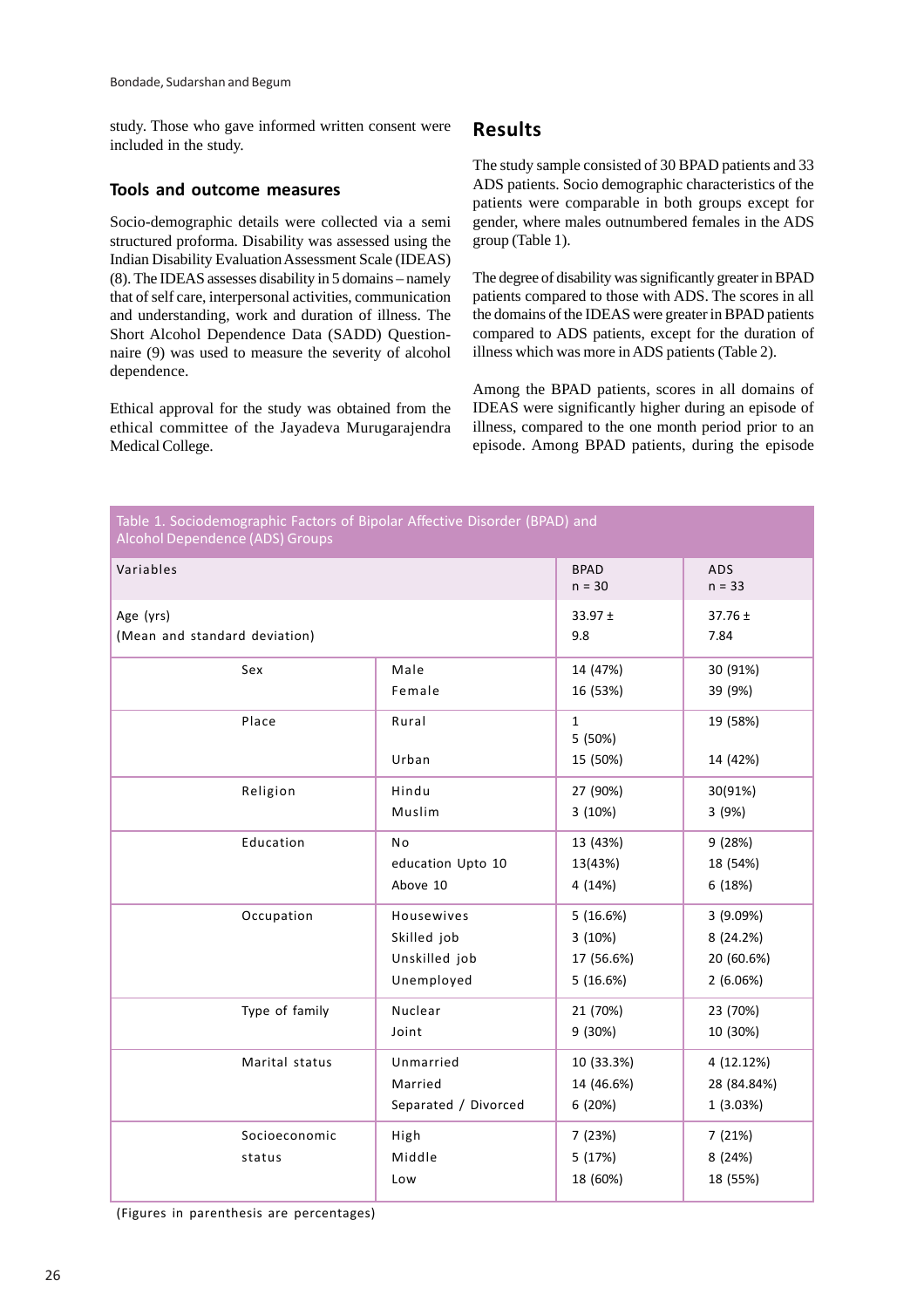16.6% had mild disability, 50% moderate disability and 33.3% had severe disability. One month before the episode 86.6% had mild disability and 13.3% had moderate disability. Interpersonal activities were more affected during manic and mixed episodes, where as work was affected during manic and depressive episodes, but these differences were not statistically significant (Table 3). During manic episodes, 9.52% of those with BPAD had mild disability, 61.9% had moderate disability and 28.57% had severe disability. During mixed episodes, 33.3% had mild disability, 33.3% had moderate disability and 33.3% had severe disability. During depressive episodes, 33.3% of those with BPAD had mild disability, 16.66% had moderate disability and 50% had severe disability.

In those with ADS, 42.4% had mild disability and 57.6% had moderate disability.The global disability score appeared to be more in severe in the dependence group compared to the moderate and low dependence groups, and this difference was statistically significant, whereas the difference between the groups on all other domains was not statistically significant (Table 4).

### **Discussion**

In our study, most patients were males, aged 30-40 years, and were unskilled workers. A majority belonged to the low socioeconomic group and were married.

In the present study, participants with BPAD had disability in all the domains of IDEAS (self care, interpersonal activity, communication and understanding, work). Similar findings have been reported by Chaudhury et al, Robb et al, and Calabrese et al who reported that patients had difficulties in work, interpersonal activities, and self care (10-12). The other areas which were affected were that of self-expression, self improvement, family relationships, social relationships and work, financial situation, marital relations, sex life, active recreation, health and diet, passive recreation, religious expression and community and civic involvement, social and leisure activities, social and family interactions.

In the present study there was no statistically significant difference in disability experienced by the patients during

Table 2. Indian Disability Evaluation Assessment Scale (IDEAS) score in Bipolar Affective Disorder (BPAD) and Alcohol Dependence (ADS)

| Disorder              | Self care       | Inter-<br>personal<br>activities | Communi-<br>cation and<br>understanding | Work            | Duration<br>of illness<br>score | Global<br>disability<br>score |
|-----------------------|-----------------|----------------------------------|-----------------------------------------|-----------------|---------------------------------|-------------------------------|
| <b>BPAD</b><br>$N=30$ | $2.28 \pm 1.04$ | $2.56 \pm 0.92$                  | $1.33 \pm 1.25$                         | $3.64 \pm 0.90$ | $2.93 \pm 0.83$                 | $12.64 \pm 3.24$              |
| <b>ADS</b><br>$N=33$  | $1.15 \pm 1.04$ | $1.08 \pm 0.90$                  | 0                                       | $2.45 \pm 1.46$ | $3.48 \pm 0.48$                 | $8.15 \pm 3.21$               |

| Table 3. Comparison if disability, mania, mixed and depression groups |                   |                  |                       |                                        |  |
|-----------------------------------------------------------------------|-------------------|------------------|-----------------------|----------------------------------------|--|
| Items                                                                 | Mania<br>$n = 21$ | Mixed<br>$n = 3$ | Depression<br>$n = 6$ | Statistical<br>analysis<br>$df = 2,27$ |  |
| Self care                                                             | $2.39 \pm 1.09$   | $2.13 \pm 1.10$  | $2.15 \pm 0.99$       | $F = 1.99$<br>NS.                      |  |
| Interpersonal activities                                              | $2.8 \pm 0.71$    | $2.83 \pm 1.32$  | $1.6 \pm 0.89$        | $F = 0.63$<br>NS.                      |  |
| Communication and<br>understanding                                    | 1.27 1.41         | 1.2 0.69         | 1.56 0.88             | $F = 1.26$<br>NS.                      |  |
| Work                                                                  | 3.83 0.55         | 2.8 2.07         | 3.36 0.99             | $F = 0.74$<br>NS.                      |  |
| Duration of illness score                                             | 2.80 0.87         | 3.33 0.57        | 3.16 0.75             | $F = 1.08$<br>NS.                      |  |
| Global disability score                                               | 12.95 2.99        | 12.3 5.21        | 11.71 3.59            | $F = 0.7$<br>ΝS                        |  |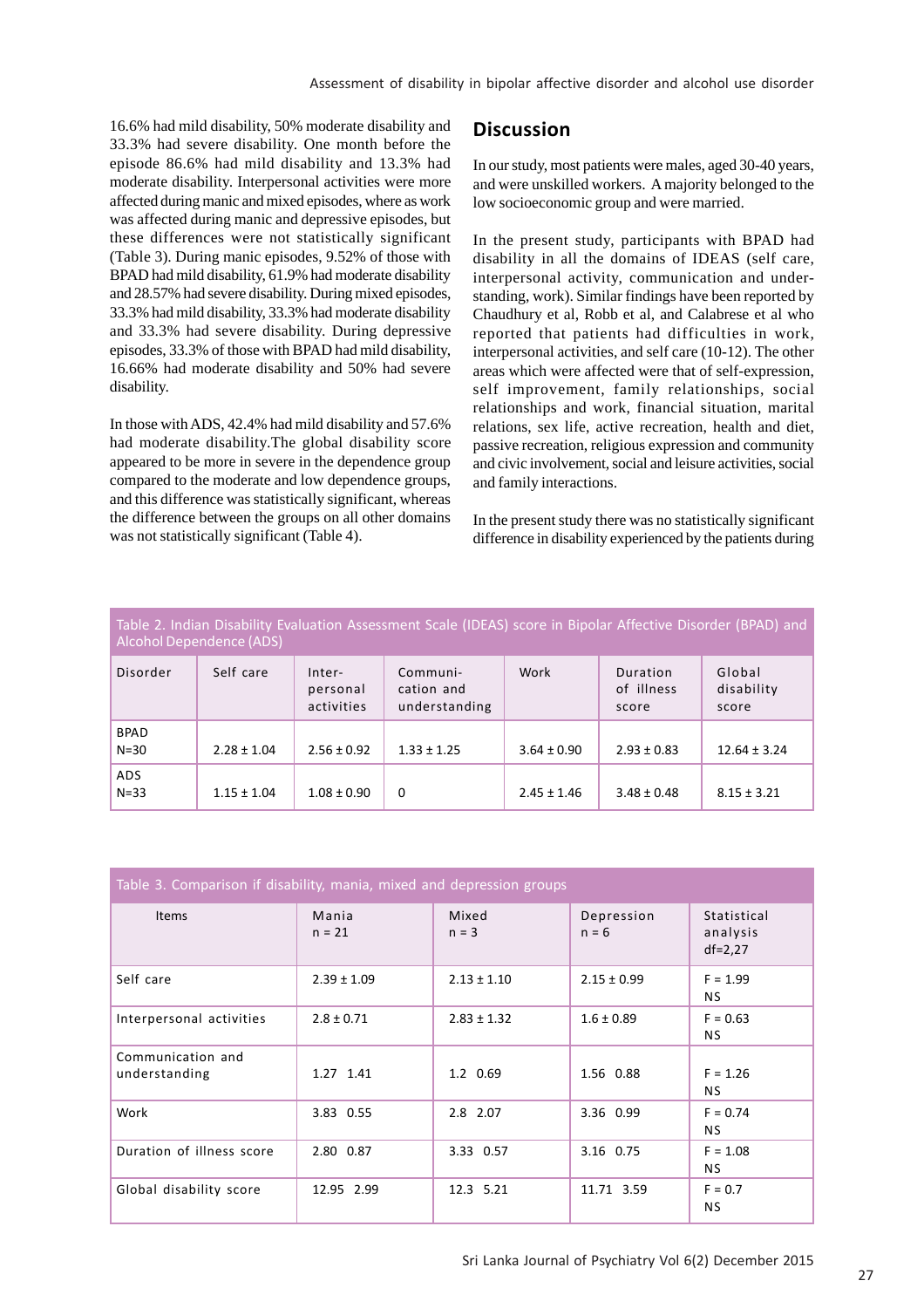| Table 4. Comparison of disability based on severity of alcohol dependence |                 |                      |                    |                                   |  |
|---------------------------------------------------------------------------|-----------------|----------------------|--------------------|-----------------------------------|--|
| Items                                                                     | Low<br>$n = 3$  | Moderate<br>$n = 12$ | Severe<br>$n = 18$ | Statistical<br>analysis<br>p<0.05 |  |
| Self care                                                                 | $0.53 \pm 0.61$ | $0.81 \pm 0.85$      | $1.46 \pm 0.80$    | $F = 3.24$<br><b>NS</b>           |  |
| Interpersonal activities                                                  | $0.53 \pm 0.68$ | $1.15 \pm 0.92$      | $1.27 \pm 0.93$    | $F = 0.59$<br><b>NS</b>           |  |
| Communication and<br>understanding                                        | $\Omega$        | $\Omega$             | $\Omega$           | $\Omega$                          |  |
| Work                                                                      | $1.33 \pm 2.3$  | $2.15 \pm 1.35$      | $2.84 \pm 1.31$    | $F = 1.9$<br><b>NS</b>            |  |
| Duration of illness score                                                 | $3 \pm 1$       | $3.16 \pm 0.93$      | $3.77 \pm 0.54$    | $F = 3.1$<br><b>NS</b>            |  |
| Global disability score                                                   | $5.4 \pm 4.41$  | $6.86 \pm 2.81$      | $9.47 \pm 2.75$    | $F = 3.34$<br><b>NS</b>           |  |

manic, mixed and depressive episodes. This is in contrast to the findings of Judd et al, who reported that each level of depressive symptom severity and psychosocial impairment was equal to or significantly greater than the corresponding level of manic symptom severity (13). Episodes of rapid cycling or mixed polarity were not associated with higher disability compared to periods of pure depression or pure mania.

In those with BPAD, disability was greater during the episode than one month before the episode and this was statistically significant. This is in accordance with Vojta et al who reported that quality of life is higher in bipolar patients who were euthymic, and significantly lower in patients who were experiencing mania or hypomania, major depression or a mixed episode (14). According to Judd et al, when either BPAD-I or BPAD-II become asymptomatic in terms of their mood disorders, their psychosocial functioning normalised (13). But the findings of our study suggest that those with BPAD may also experience decrement in functioning during asymptomatic periods, though much less than compared with periods of illness.

This study also shows that ADS is associated with considerable disability. Work was most effected, followed by self care and interpersonal activities. Chaudhury et al reported that the main area of functioning significantly influenced by alcohol use was interpersonal relations (10). Most participants in our study were unskilled daily wage labourers with severe alcohol dependence, and this is likely to have influenced their work performance. Rehabilitation is an important component of psychiatric care. A better understanding of the specific areas of dysfunction and disability has important implications on promotion of rehabilitation in those with psychiatric disorders.

### **Limitations**

The sample included in this study was the hospital sample rather than the community sample. This, together with the limited number of study participants prevents the findings from being generalised to the wider community.

# **Conclusions**

Both those with BPAD and ADS suffer from significant disability. For those with BPAD the disability is greatest during periods of acute illness, but it also appears to effect the inter episodic period. Greater understanding and appreciation of disability associated with these disorders will indicate ways in which to promote rehabilitation and minimize disability among sufferers of these disorders.

# **Declaration of interest**

None declared

**S Bondade,** Department of Psychiatry, The Oxford Medical College, Hospital and Research Centre, Banglore, India

**CY Sudarshan,** Department of Psychiatry, J.J.M. Medical College, Davangere, India

**S Begum,** Department of Psychiatry, J.J.M. Medical College, Davangere, India

**Corresponding author**: S Bondade

**Email:** swapna199@yahoo.co.in

**DOI** http://dx.doi.org/10.4038/sljpsyc.v6i2.8077